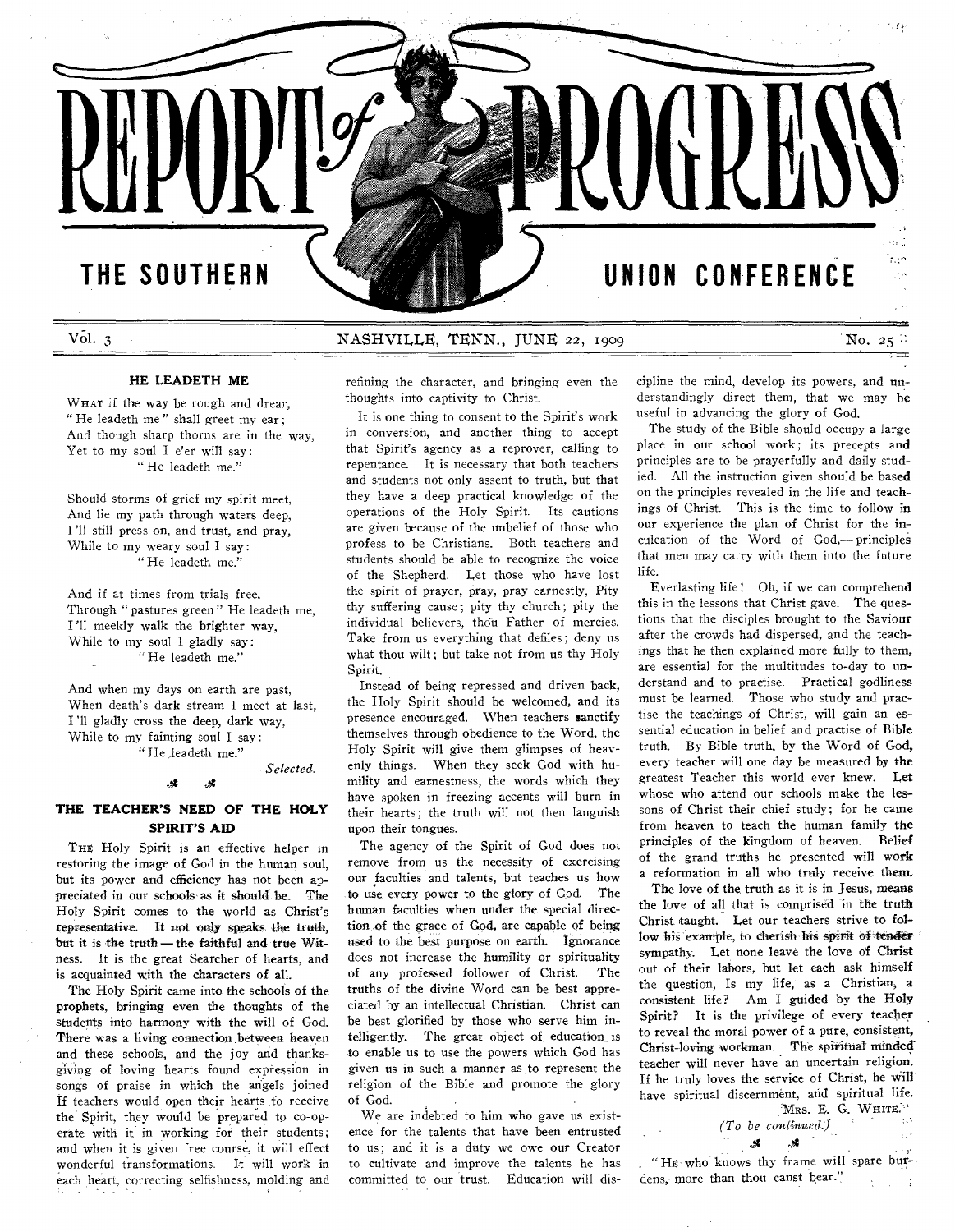# **ALABAMA**

DURING March and April I spent some time with the following churches and companies: March i to 15 was spent with the church at Citronelle. Elder Haysmer had preceded me, and had some interest started which needed further development. The interest remained -fair until about March 10 when rains set in and some sickness in the vicinity cut the attendance down to only a few, and it was deemed best not to continue the meeting longer. One man and his wife who had lately embraced the message were greatly strengthened in the truth, and a few others admit the truth, but seem to not have courage enough as yet to step out and obey. April  $2$  to  $4$  I returned and held quarterly services with them which was greatly appreciated. April 5 and 6 were spent at Yellow Pine, where Brother W. H. Waite, one of our faithful canvassers, lives. Twb services were held in the union church at that place, which seemed to create some interest to hear more of the message.

April 7 and 8 were spent visiting scattered Sabbath-keepers at Chatom and Millry. April 9 to 11 the time was spent with the church at Souwilpa. Four services were held which were a source of encouragement to the few believers here.

April 12 to 14 services were held at Samuel and Collura Springs, one service at the former, and two at the latter place. There are a few scattered believers at these places and not often do they have the privilege of a minister's visit. Fair crowds were in attendance at these places, notwithstanding the short notices given of the services.

APrit 'is I returned to Chatom, remaining until the 18th. Here I found a remnant of an old church that was organized about 1880 by Elder C. O. Taylor. Shortly after its Organization it was visited by Elders A. 0. Burrill, j.' 0. Corliss, G. G. Rupert, W. H. Wilbur, and Oscar Hill and wife; but it had been nineteen years since an Adventist minister had visited them; and while the most of them had gone back to the world, yet, as far as I found, they still believed that the third angel's message was the only truth and message for the times. They were astonished to hear that this message had made, and is making, such progress, and I believe a' good work could be done here. I held two Services in private homes, and two services in the courthouse, and many of the county officials and leading citizens were in attendance, and a number expressed a desire to hear more.

The donations on the trip amounted to \$8.00, and \$5.00 was collected on the tent fund.

The work is opening up in southern Alabama as never before, and many- calls are -coming asking to hear and have the message presented in places where two or three years ago there was no interest. I know of fifteen or more places in Mobile, Baldwin, Washington, and Choctaw Counties where openings are now ready to have the message presented. Who will respond to these calls? I wish that I could do more, but much of my time is required at home on account of my wife's poor health. May the Lord send workers into his harvest. W. S. CRUZAN.

# ЗŻ,

### **MISSISSIPPI CONFERENCE**

THE next session of the Mississippi Conference will be held in connection with the eampmeeting at Meridian, July 29 to Aug. 8, 1909. We are planning to have a good meeting at that time, and we want to see every white Sabbath-keeper in the State present to enjoy it. Let all begin now to plan to be there.

'We must plan at this meeting to push the work in our conference as we have never done before. Come parents, and do not leave the youth and children behind.

There will be tents for all to live in. Do not let anything keep yon at home so that you will miss this great spiritual feast.

W. S. LOWRY.

### **LETTER FROM WASINGTON**

### **To the Workers of the Tennessee River Conference**

IN MY last letter to you, I promised to write again before leaving this place. The General Conference closes to-day. This has been a wonderful meeting in many respects. Thousands and thousands have attended and helped to lay plans to hasten the work to the ends of the earth. If I get it correctly the Sabbath-school collections for the three Sabbaths spent here amounted to nearly five hundred dollars. • About one thousand five hundred dollars were given and pledged last Sabbath for the work. To carry out the plans now before us, it will take about five hundred thousand dollars per year. Many of our conferences will give from one fourth to one third of- their tithe for this cause in missionary work another year, and will send many of their workers to foreign lands.

A great move is on to finish this work. It is becoming more and more evident that the ten-cent-a-week plan of giving, to, help our foreign work, is of the Lord. How\_is it with you, are you laying aside some money every week for this purpose? If not, why not' If you could hear, as I heard yesterday, people from all parts of the world talk in social meeting, it would be good to your soul, and would fill you with zeal to see this work done quickly. We feel to thank God for this meeting, Tomorrow we will begin to scatter to the four winds. Many are being booked for other lands by the distributing committee, and scores of others will be called soon. Soon we will be in our home .conferences putting up our tents, getting ready for tent meetings for this season. Do not forget to pray for our workers, and pay your tithe. Our tithe last month was less than three hundred dollars; surely some one has failed to pay his tithe — is it you?

God is blessing us, and this has been, so far, the most fruitful year in the history of our conference. Will you help me by your prayers, and work to continue to make it so?

Your brother worker,<br>W. R. Burrow.

### **TO ALL THE BRETHREN IN LOUISIANA**

No noun'r you have been reading the reports in the *Bulletin* and the *Review,* and as you have seen the manifest leading of God in the work now being done by our brethren in the mission fields, your hearts have been encouraged to greater faithfulness to God and love<br>for his cause.

We are all called to go "into all the world," to labor " together with God." And surely no soul who feels that God has redeemed him, can neglect the call that ever grows louder to come over and help us.

It was inspiring to see, as was our privilege at the recent General Conference, natives of nearly every nation in the world who would rise and testify to the power of the third angel's-message to save in their home land. There were Germans, Russians, Indians, Spaniards, Armenians, Chinese, Japanese, Swedes, Norwegians, Africans, Jews. Italians, French, —" every nation, and kindred, and tongue, and people."

That scene was but a small view of that final gathering on the " sea of glass " for which we have prayed so long. It was made possible by the sacrifices of our loyal people through past years. Many more are to be warned, and more means must be provided. The time for the annual midsummer offering for missions is upon us. While the world burns its money in fireworks, let us celebrate our freedom from sin, by giving freely to carry the gospel of true libefty to the millions in darkness in all the world.

" And this gospel of the kingdom *shall* be preached in *all the world* for a witness unto *all nations;* and *then* shall the end come." Matt. 24: 14.

We ought to be able to pay ten cents per week this year per member. Suppose we do that much for the twenty-six weeks -of the first half of the year. now!

We will not be laying 41p much, but God will certainly keep account of it in the bank of heaven.

> E. L. MAXWELL.  $\overline{a}$

# 4 - A

### **KENTUCKY**

WE returned from the great missionary conference, inspired with the marvelous work that the Lord is doing in all portions of the world. The third angel's message is continually gathering new forces in all the continents and islands of the seas. One is reminded of what John saw as recorded in the first verse of Revelation eighteen.. The plans that were mapped out for the work in the future regarding the heathen countries, showed that the men that have this work in charge are broadening their plans.

The missionaries that seemed to be from all lands were so full of hope and courage, that it was inspiring to hear of the opening fields. The laborers from this conference were Elder Hayes, Brother and Sister Russell, Sisters Annie Horning and Dollie Callender, our field missionary. C. E. Dart, and his wife, Mrs. Burrill and the writer. We believe that these workers will be able to do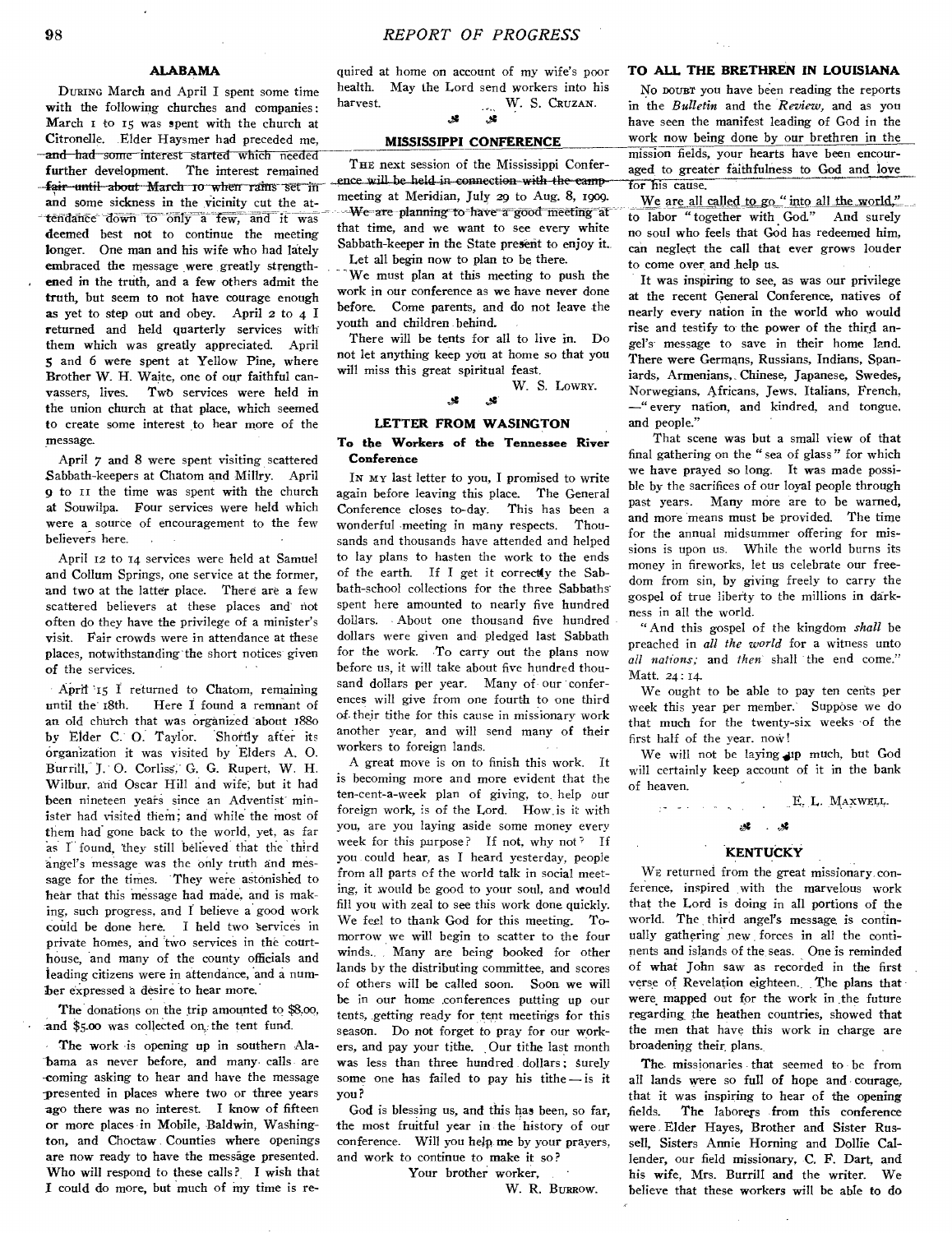much better work because of this experience at the General Conference.

June 9 the Kentucky Conference Committee held a meeting at Elder Irving's home in Lexington, and arranged for the summer's work. Calls for ministerial help are coming in from a number of fields. This is where our faithful canvassers have been with our books. Our canvassers are doing more to bring the message in Kentucky to the people than all us ministers. They are greatly blessed in their work. We thank the Lord for this. A. 0. BURRILL.

### **TO YOUNG PEOPLE'S MISSIONARY VOLUNTEER WORKERS**

WE are drawing to the close of another quarter, and we will deem it a favor if one and all of our State secretaries of the Young People's work will send in their reports on time that they may be forwarded to the head department at Washington. Do not wait until you receive a letter: there is much to be done since our return from the General Conference meetings, and we may be a little late in sending out our letters to you.

We had a good time at the meeting, and many plans were laid for the advancement of the work, and we will endeavor to. tell you some of the good plans that were formulated at that time. I. wished .that you could have been there, especially when our foreign missionaries gave in their reports of the work. Of one thing we are sure, and that is. the work is going with power. and the time is short; then\_ let .us as workers together with God not fail in the work allotted to us. This work is going to triumph. and we must triumph with it. MRS. W. M. CROTHERS. *Southern Union Sec'y of Y. P. M. V. Work.* 

### зź, <u>لو.</u>

### **THE SCHOLARSHIP PLAN**

ARRANGEMENTS. have been made whereby our young people can earn scholarships through the sale-of our ten-cent magazines. Definite information along this line may be found in the *Review and Herald,* dated April 22, 1909, on pages- 21, 22. Please hunt up the paper and read it. Are there not some of our young men and women in Mississippi who would like to earn scholarships during the summer months for next year's schooling? The Temperance Number of the *Instructor* will be just the paper for you. to handle this season. The papers will be furnished you at a discount. Who will have courage to try the .plan?

A number of young men and women have been attending our mission schools and intermediate schools the past year and will soon be ready to enter the Graysville, Madison. and Huntsville schools.

"Waste no.time in foolish wishing, but ' cast a line for yourself.'"

" Where necessity pinches, boldness is prudence." That means a righteous boldness, a willingness to push right out into work and do whatever your hands find to do. *Make* an opening for yourself.

" If the farmer fails to plow and sow, God

### **CANVASSING REPORT**

### **Southern Union Conference For Week Ending May 28, 1909**  *NAME— Book Hours Value Deliv'd*  ALABAMA CONFERENCE

| Ben Griffith BFL 40                          |  |       | $$7750$ \$335 50 |  |
|----------------------------------------------|--|-------|------------------|--|
| Carl Matthews BFL 13                         |  | 1 00  | 2 00             |  |
| K Skidmore $\text{col}) \dots \text{BFL}$ 43 |  |       | 680 II 30        |  |
| Geo W Brown (col). BFL 40                    |  | 7 00  |                  |  |
| R Roberts $(col)$ BFL 42                     |  |       | 25 00 4 50       |  |
| M L Ivory $(col)$ BFL 48                     |  | 40 25 | 825              |  |
| $T H Dobb$ 30                                |  |       |                  |  |
| <b>SUMMARY</b>                               |  |       |                  |  |
| Alabama Conference 256 157 55 361 55         |  |       |                  |  |
| Totals  256 157 55 361 55                    |  |       |                  |  |

does not work a miracle to undo the results of his neglect."

Just so with your education, dear young people. Will you neglect to plow, fertilize and sow your minds with, knowledge now? If so, what kind of a harvest do you expect to reap?

I will be glad to hear from any of the young people in Mississippi who wish to try this plan. You should begin to lay your plans for work at once. My present address is as given below, and will be for some little time yet.

 $RATES$ <br>5 to 20 copies, 5 cents each; 25 to 400 copies, 4 cents each; 500 to 800 copies,  $3\frac{1}{2}$  cents each; 1,000 copies or more. 3 cents each.

making the papers cost him only *3* cents a copy, regardless of the number ordered at any one time. A final discount will he given the student when the required number of papers has been sold for the scholarship or half scholarship,

These rates are applicable to any of our ten-cent magazines which you might wish to handle. MRS. MARY M. CRAWFORD. *Sec. of the Y. P. M. Volunteer Work in Miss.*  Box 175, Nevada, Iowa.

### پي ه.

### **HEALTH FOODS**

WE are glad to be able to say to our readers of the REPORT OF PROGRESS that our Food Factory is now well able to supply health foods at very reasonable prices, as you will see from the price-list found on the back page, and we do not see any reason why this new *child* of the denomination should not have a strong and steady growth if properly nurtured by our people all over the Southern States.

These foods were used at the General Conference meeting, both in the dining-hall and also in the dining-tent; one and all that had an opportunity, pronounced them "excellent." Unfortunately there was only a meager supply. We were told by the brother in charge that several thousand dollars worth of these foods could have been disposed of had they been on hand. The General Conference people were well pleased with the foods, also the sanitariums in various, parts of the country who are reordering after having received sample shipments.

"It is the plan of the factory to favor the consumer by making as low prices as possible

### **For Week Ending June 4, 1909**

| aion Conference                                  | ALABAMA CONFERENCE                               |                      |          |               |
|--------------------------------------------------|--------------------------------------------------|----------------------|----------|---------------|
| ling May 28, 1909                                | E A Keate BFL                                    | 16                   | 45 75    |               |
| Book Hours Value<br>Deliv <sup>y</sup> d         | Carl Matthews BFL                                | 22                   | 500      | 3 00          |
| CONFERENCE                                       | R Roberts BFL                                    | 27                   | 19 00    | 13 50         |
| $F_{\rm BEL}$<br>\$77 50 \$335 50<br>40          | $M L$ Ivory $BFL$                                | 44                   | 20 00    | 990           |
| 100<br>$\ldots$ BFL<br>13<br>2 00                | Geo W BrownBFL                                   | 5                    | 5 65     | 250           |
| 6 80<br>11 30<br>. . BFL<br>43                   |                                                  | 30                   |          | 5 10          |
| 700<br>) . BFL<br>40                             | <b>KENTUCKY CONFERENCE</b>                       |                      |          |               |
| 25 00<br>$\cdot$ . BFL<br>42<br>450              | Charlsey AllranBFL                               | 36                   | 1750     | I 00          |
| 8 25<br>48<br>40 25<br>. . BFL                   | Lyndon Taylor $\dots$ $BFL$                      | 56                   | 41 75    | 75            |
| 30<br>$\ldots$ —                                 | H C Carmichael DofA                              | 36                   | 77 00    |               |
| <b>MMARY</b>                                     | M J WeberBFL                                     | 52                   | 5140     |               |
| $\ldots$ 256<br>361 55<br>157 55                 | Mrs Alice ReynoldsBFL                            | 40                   | 350      |               |
| . 256<br>157 55<br>361 55                        | LOUISIANA CONFERENCE                             |                      |          |               |
|                                                  | $M$ A Battle $_{\rm BFL}$                        | 20                   | 3 00     | 22 50         |
|                                                  | Mrs A E Frank H&H                                | 30                   | 43 00    | $\sim$ $\sim$ |
| racle to undo the results                        |                                                  | 24                   | 52 50    | $\cdot$ 300   |
|                                                  | John Harzman  Mof N                              | 20                   | 750      | 150           |
| r education, dear young                          | Wm Olmstead  Mof N                               | 20                   | 19 00    | 2 00          |
| neglect to plow, fertilize                       | A B Cheek 3 wksD&R 117                           |                      | 56 25    | 80 00         |
| ls with knowledge now?                           | $C L$ Collison D&R BR.                           | 20                   | 13 25    | 10 50         |
| a harvest do you expect                          |                                                  | 42                   | IQ 50    | 4 70          |
| ear from any of the young                        | Mrs J Almendrock                                 | 21                   | 13 25    |               |
| who wish to try this plan.                       | J W Steelcc                                      | 38                   |          | 45 30         |
| day your plans for work                          | MISSISSIPPI CONFERENCE                           |                      |          |               |
| nt address is as given be-                       |                                                  | 20                   | 975      | 16 50         |
| some little time yet.                            | A C MaddockD&R                                   | 38                   | 25 75    | 250           |
| RATES                                            | W H Haddon $\mathbf{M}$ of N                     | $_{\rm IO}$          |          | 475           |
| ents each; 25 to 400 copies,                     | Charles Lowry $\dots \dots$ BR                   | 18                   | 49 00    |               |
| 800 copies, 3½ cents each;                       | $\text{Howard}$ Loftin $\ldots \ldots \text{BR}$ | 20                   | 34 50    | 325           |
| : 3 cents each.                                  | C R CallicuttBR                                  | 17                   | 23 50    |               |
| will be given the student                        | Mary $E$ Mundy $BFL$                             | 23                   | 18 70    | 710           |
| umber of papers has been                         | $H$ G Miller $cx$                                | 4                    |          | 235           |
| rship or half scholarship,                       | Louise Jackson stoc                              | 14                   |          | 180           |
| cost him only 3 cents a                          | TENNESSEE RIVER CONFERENCE                       |                      |          |               |
| he number ordered at any                         |                                                  | 40                   | 32 40    | 125           |
|                                                  | $C$ H Chenault $D\&R$                            | 54                   | 51 00    |               |
| applicable to any of our                         | Carrie Goldcamp BFL                              | 3                    | 6 oo     | 13 60         |
| which you might wish to<br>RS. MARY M. CRAWFORD. | R H Hazelton MISC                                | 30                   | 27 00    | 70<br>45 60   |
| Volunteer Work in Miss.                          | J S Moore<br>Mamie Moore D&R                     | 33                   | 8 00     | 45 80         |
| Iowa.                                            | $C$ $F$ Parmele $CK$                             | $\overline{4}$<br>20 |          | 54 75         |
|                                                  | Ben Romine  BFL 30                               |                      | 200      | 50 00         |
| ê<br>گو.                                         |                                                  |                      | 77 25    | 25 25         |
| TH FOODS                                         | SUMMARY                                          |                      |          |               |
| e able tó say to our read-                       | Alabama Conference 144                           |                      | $-95.40$ | 34 00         |
| F PROGRESS that our Food                         | Kentucky Conference 220                          |                      | 191 15   | I 75          |
| able to supply health foods                      | Louisiana Conference 252                         |                      | 227 00   | 169.50        |
| rices, as you will see from                      | Mississippi Conference. 164 161 20               |                      |          | 38 15         |
| on the back page, and we                         | Tennessee River Conf 294                         |                      | 203.65   | 236 95        |
| son why this <i>riew child</i> of                |                                                  |                      |          |               |
| hould not have a strong                          | Grand Totals  1330 1035 95                       |                      |          | 841.90        |

direct from the factory, that our people as individuals may be in a position to use them liberally in their every-day diet. One of the greatest things which has been the cause of our people not living up to what they know to be right in the food line, is the fact that they 'have not been able to pay the high price of the foods that have heretofore been offered them."

The Food Factory is a denominational institution, owned and operated by the Southern Union Conference.—Editor.

HEALTH foods on sale at low prices.

الا.